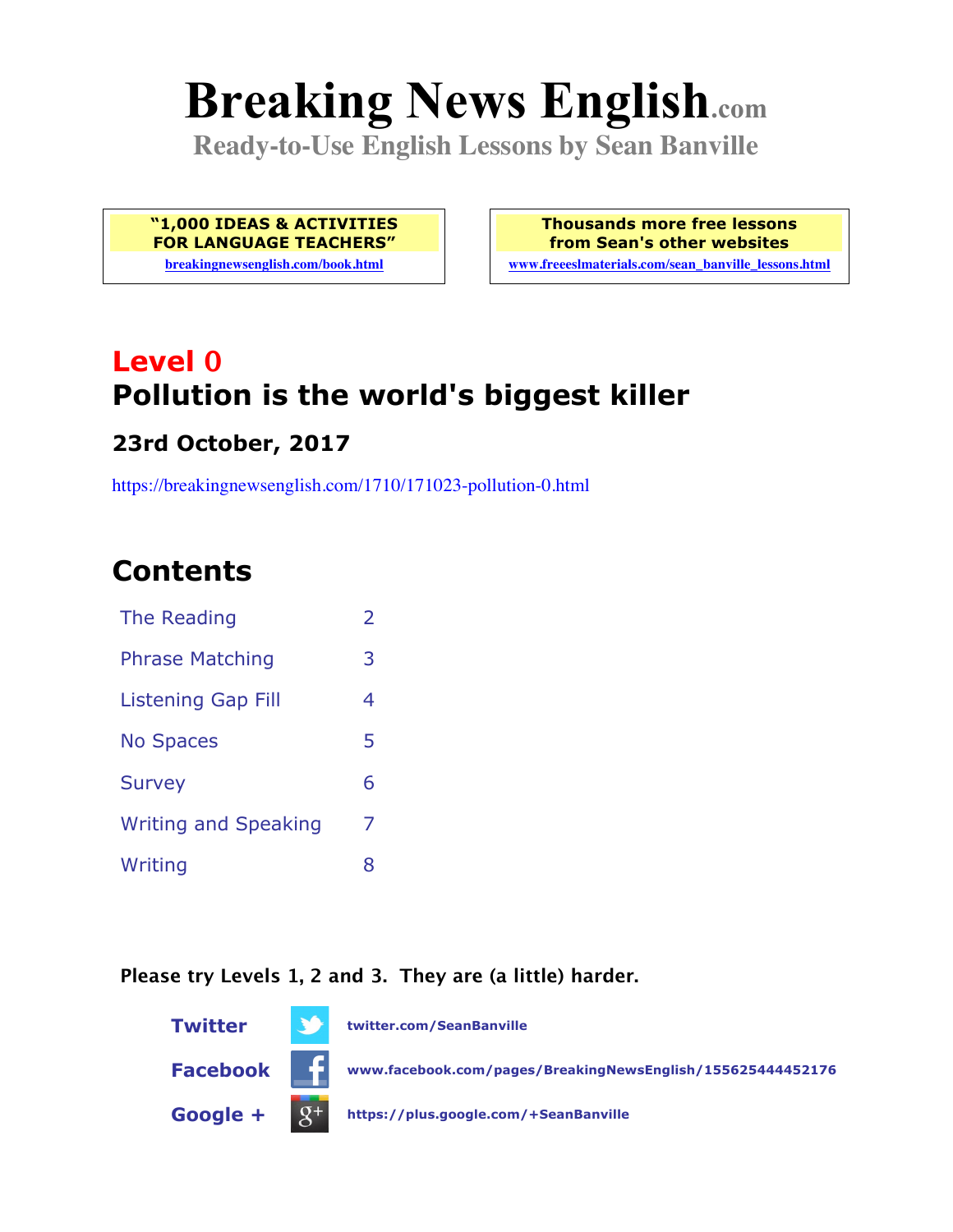# **THE READING**

From https://breakingnewsenglish.com/1710/171023-pollution-0.html

Pollution is the world's biggest killer. It caused 16 per cent of all deaths in 2015. Most people died from heart disease, lung cancer and stroke. Around 92 per cent of these deaths were in poor and developing countries. Bangladesh and Somalia were most affected by pollution. Brunei and Sweden were least affected.

A researcher said pollution was linked to poverty and poor health. He said it threatens human rights. Air pollution was the biggest killer. It killed 6.5 million people in 2015. The second biggest killer was water pollution. Next, was pollution in the workplace. A scientist said: "Air pollution is reaching crisis point."

Sources: http://www.**bbc.com**/news/health-41678533 https://www.**usatoday.com**/story/news/2017/10/20/study-global-pollution-worlds-biggest-killerand-threat-survival-mankind/783321001/ https://www.**sciencenews.org**/article/pollution-killed-9-million-people-2015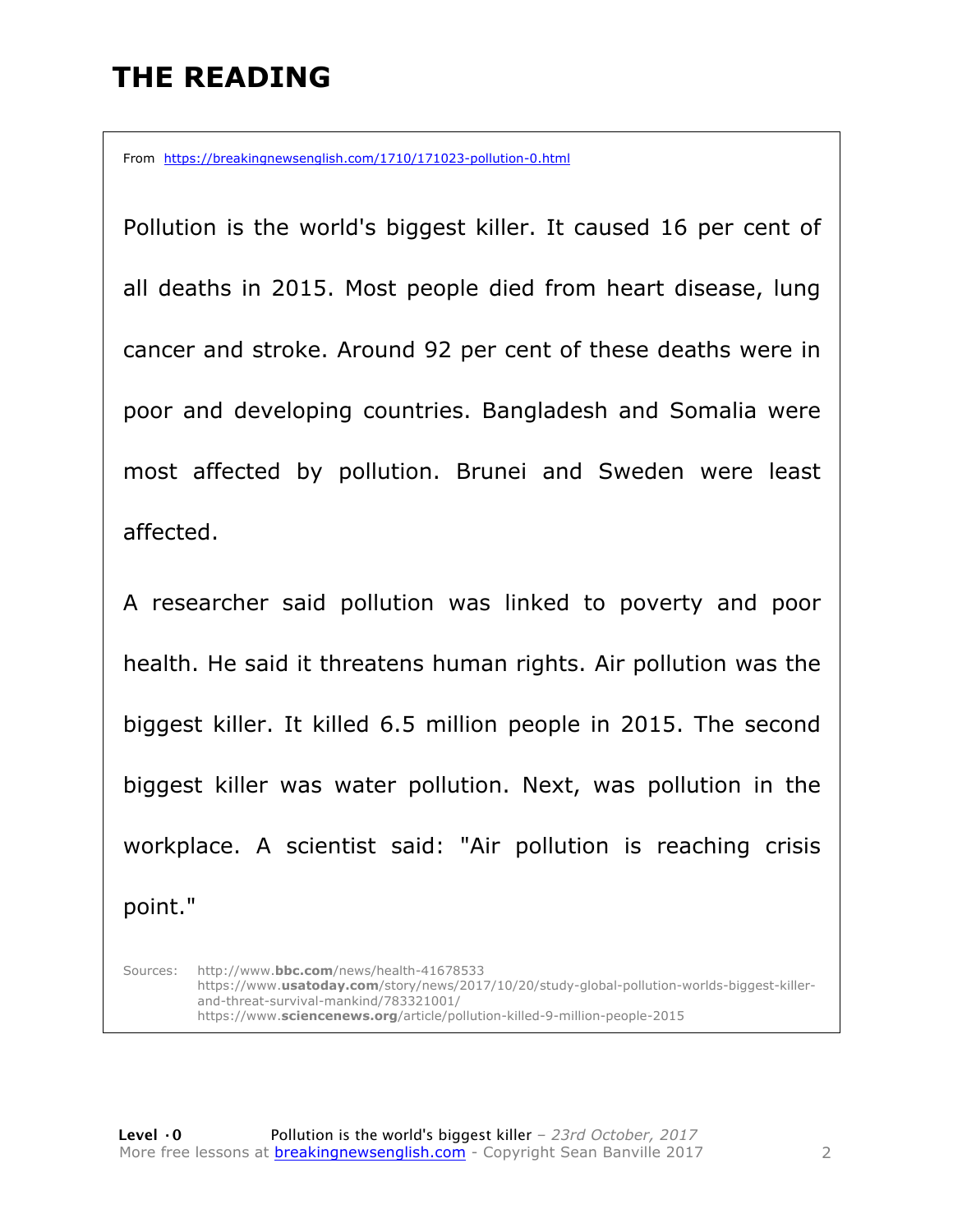# **PHRASE MATCHING**

From https://breakingnewsenglish.com/1710/171023-pollution-0.html

#### **PARAGRAPH ONE:**

| 1. the world's biggest          |    | a. by pollution       |
|---------------------------------|----|-----------------------|
| 2. It caused 16 per cent of all |    | b. from heart disease |
| 3. Most people died             |    | c. of these deaths    |
| 4. lung                         |    | d. affected           |
| 5. Around 92 per cent           |    | e. killer             |
| 6. poor and developing          | f. | cancer                |
| 7. most affected                |    | g. countries          |
| 8. least                        |    | h. deaths             |

#### **PARAGRAPH TWO:**

| 1. pollution was linked             |    | a. pollution       |
|-------------------------------------|----|--------------------|
| 2. it threatens human               |    | b. in $2015$       |
| 3. Air pollution was                | C. | point              |
| 4. It killed 6.5 million people     |    | d. rights          |
| 5. The second biggest               |    | e. workplace       |
| 6. water                            | f. | the biggest killer |
| 7. pollution in the                 |    | g. killer          |
| 8. Air pollution is reaching crisis |    | h. to poverty      |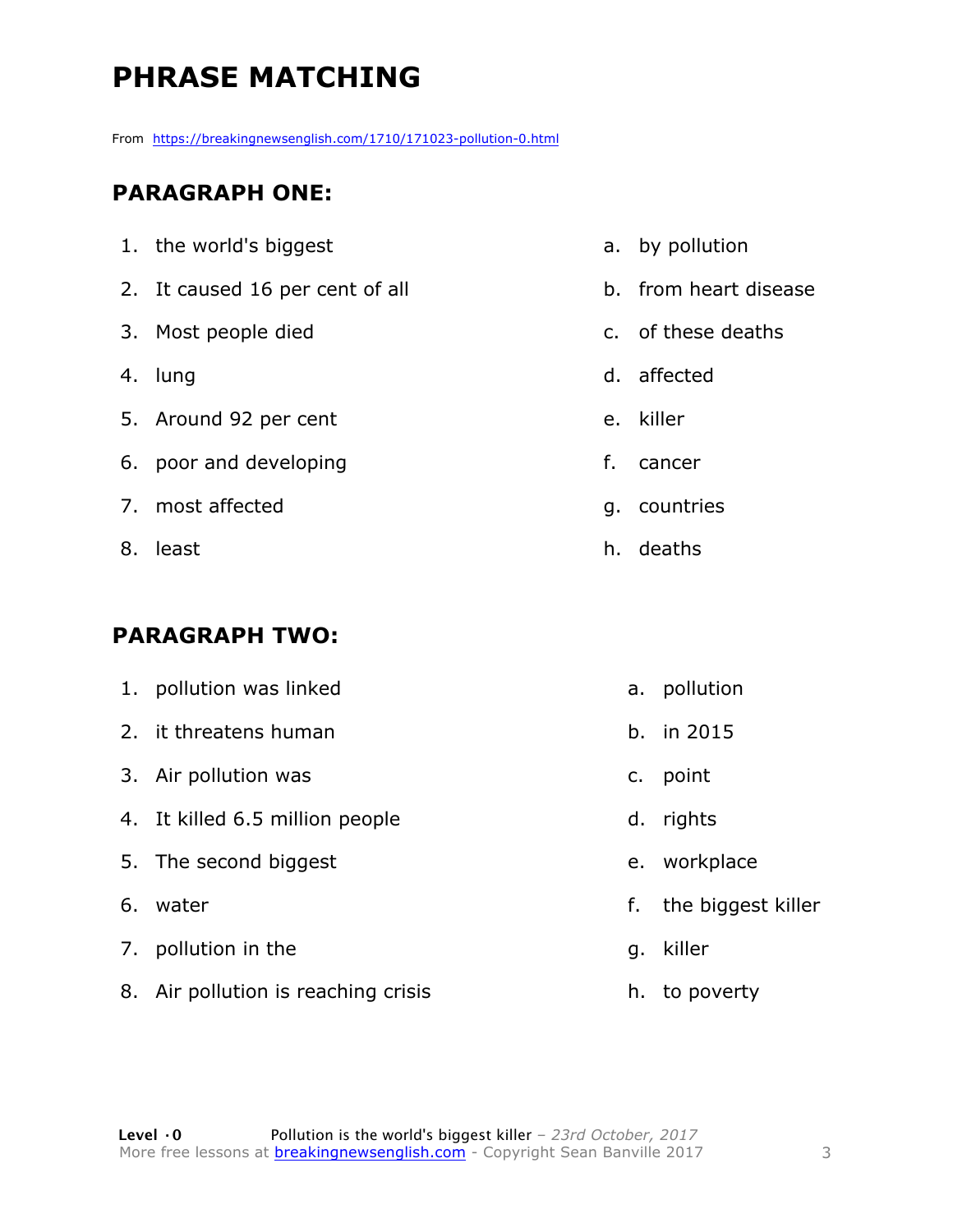# **LISTEN AND FILL IN THE GAPS**

From https://breakingnewsenglish.com/1710/171023-pollution-0.html

| Pollution is the (1) _________________________. It caused 16 per cent |  |
|-----------------------------------------------------------------------|--|
|                                                                       |  |
| disease, lung (3) _________________________. Around 92 per cent of    |  |
| these deaths (4) _________________________ and developing             |  |
|                                                                       |  |
| by pollution. Brunei and Sweden (6) _______________________.          |  |
| A researcher said pollution was (7) ________________________ and      |  |
| poor health. He (8) ______________________ human rights. Air          |  |
|                                                                       |  |
| people in 2015. The second biggest killer                             |  |
|                                                                       |  |
|                                                                       |  |
|                                                                       |  |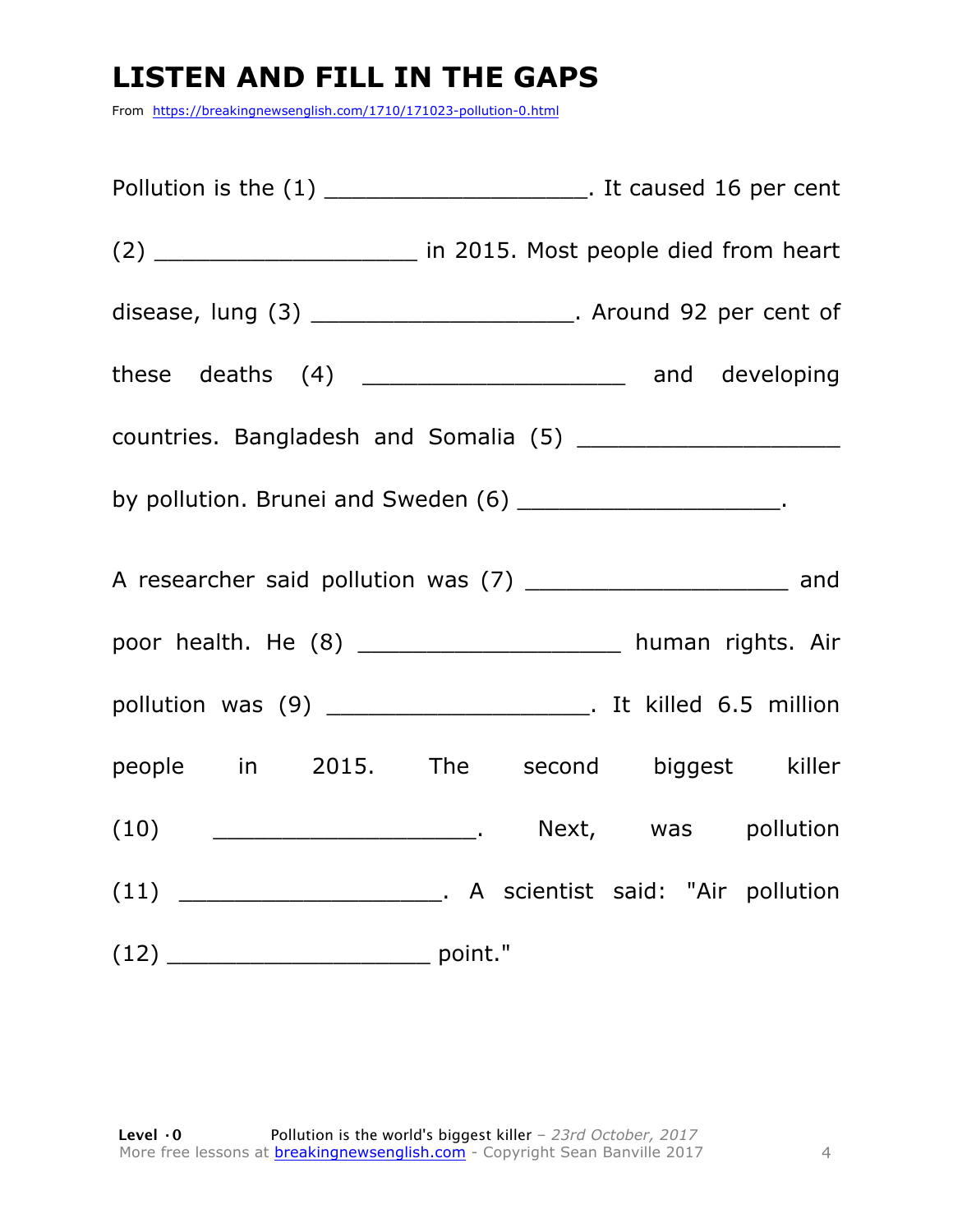# **PUT A SLASH ( / )WHERE THE SPACES ARE**

From https://breakingnewsenglish.com/1710/171023-pollution-0.html

Pollutionistheworld'sbiggestkiller.Itcaused16percentofalldeathsin2

015.Mostpeoplediedfromheartdisease,lungcancerandstroke.Aroun

d92percentofthesedeathswereinpooranddevelopingcountries.Bang

ladeshandSomaliaweremostaffectedbypollution.BruneiandSweden

wereleastaffected.Aresearchersaidpollutionwaslinkedtopovertyand

poorhealth.Hesaiditthreatenshumanrights.Airpollutionwasthebigge

stkiller.Itkilled6.5millionpeoplein2015.Thesecondbiggestkillerwas

waterpollution.Next,waspollutionintheworkplace.Ascientistsaid:"Ai

rpollutionisreachingcrisispoint."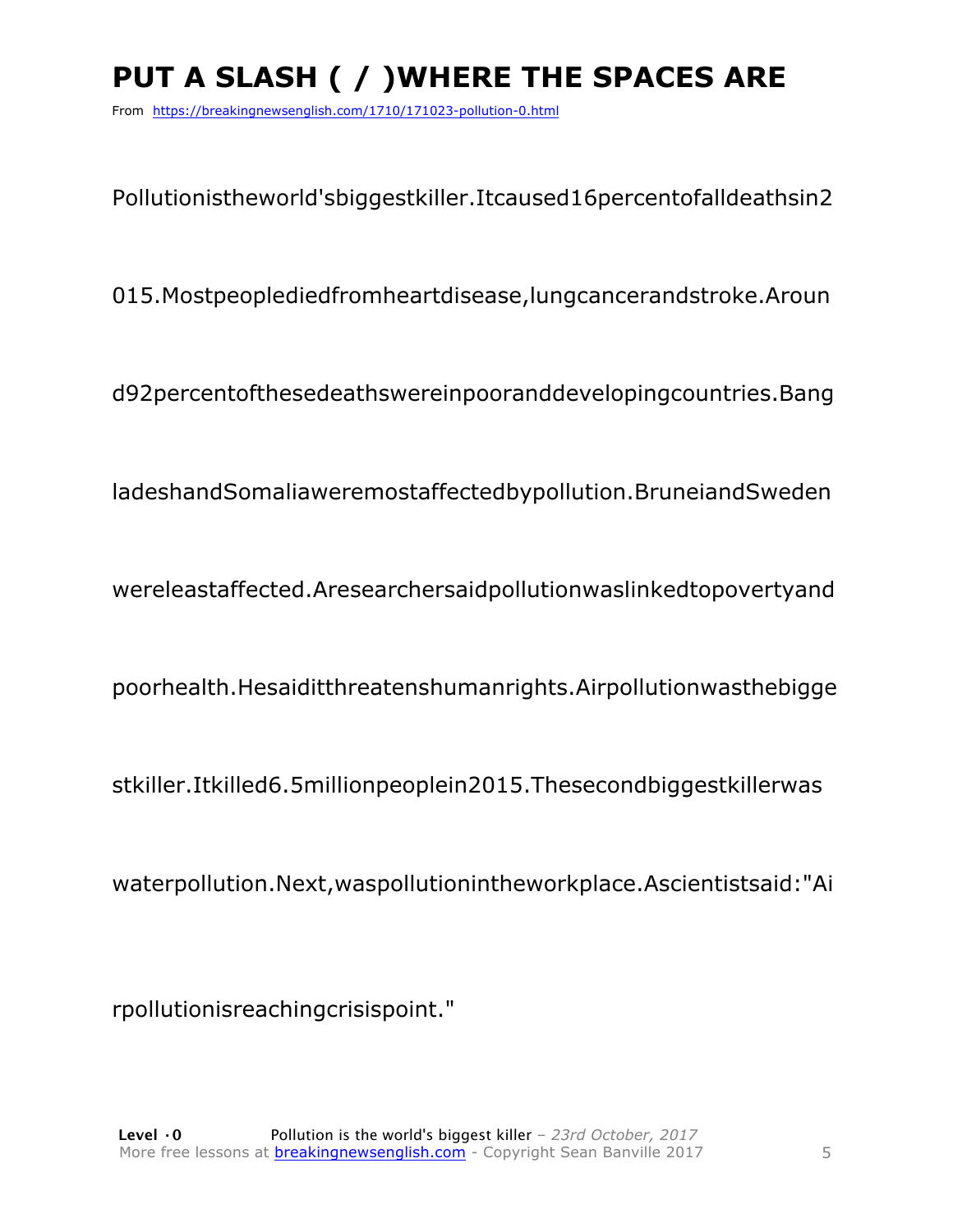# **POLLUTION SURVEY**

From https://breakingnewsenglish.com/1710/171023-pollution-4.html

Write five GOOD questions about pollution in the table. Do this in pairs. Each student must write the questions on his / her own paper.

When you have finished, interview other students. Write down their answers.

|      | STUDENT 1 | STUDENT 2 | STUDENT 3 |
|------|-----------|-----------|-----------|
| Q.1. |           |           |           |
| Q.2. |           |           |           |
| Q.3. |           |           |           |
| Q.4. |           |           |           |
| Q.5. |           |           |           |

- Now return to your original partner and share and talk about what you found out. Change partners often.
- Make mini-presentations to other groups on your findings.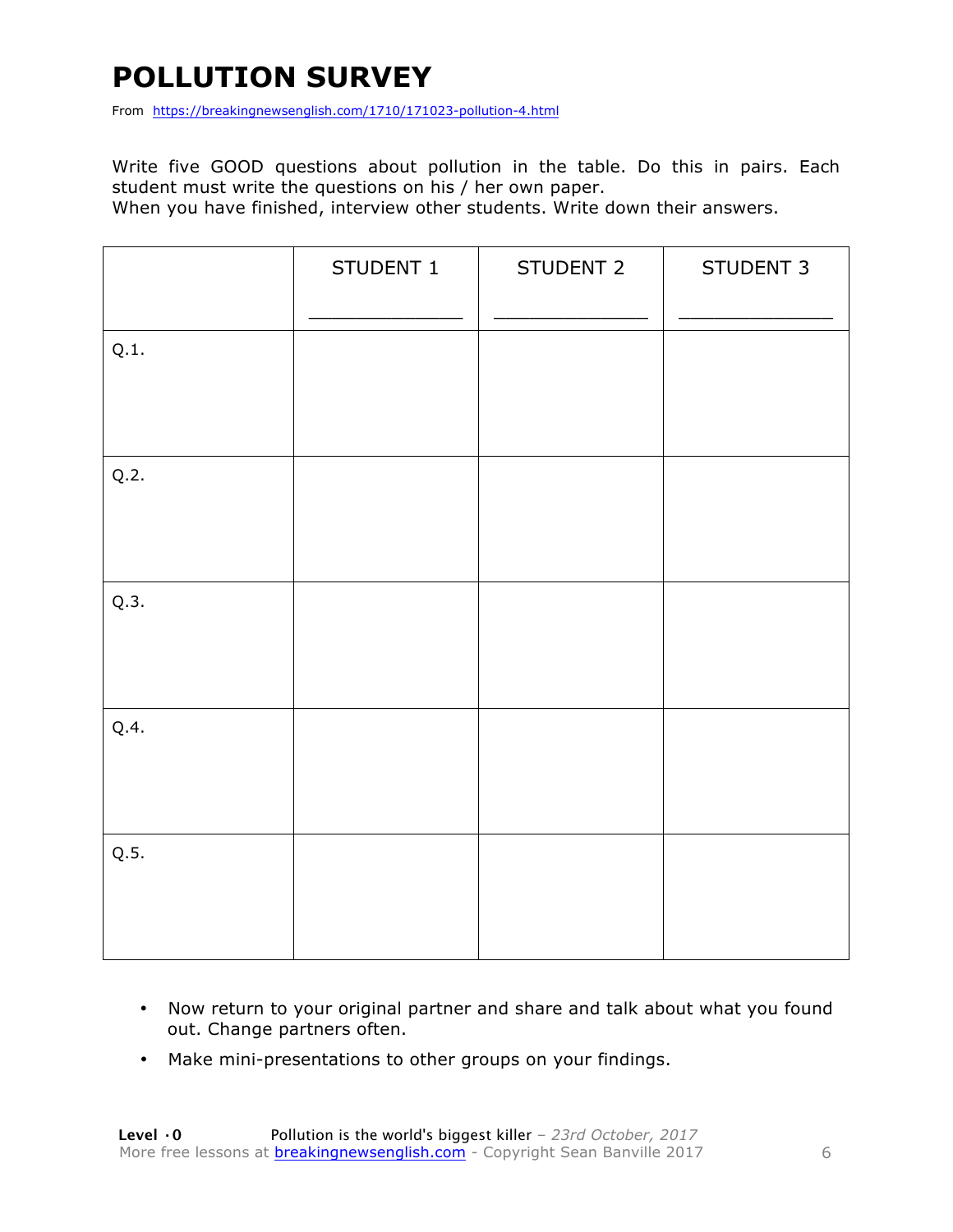### **WRITE QUESTIONS & ASK YOUR PARTNER(S)**

Student A: Do not show these to your speaking partner(s).

| a)            |  |  |
|---------------|--|--|
| b)            |  |  |
| $\mathsf{c})$ |  |  |
| d)            |  |  |
| e)            |  |  |
| f)            |  |  |
|               |  |  |

*Pollution is the world's biggest killer – 23rd October, 2017* More free lessons at breakingnewsenglish.com

# **WRITE QUESTIONS & ASK YOUR PARTNER(S)**

-----------------------------------------------------------------------------

Student B: Do not show these to your speaking partner(s).

| a) |  |  |
|----|--|--|
| b) |  |  |
| c) |  |  |
| d) |  |  |
| e) |  |  |
| f) |  |  |
|    |  |  |